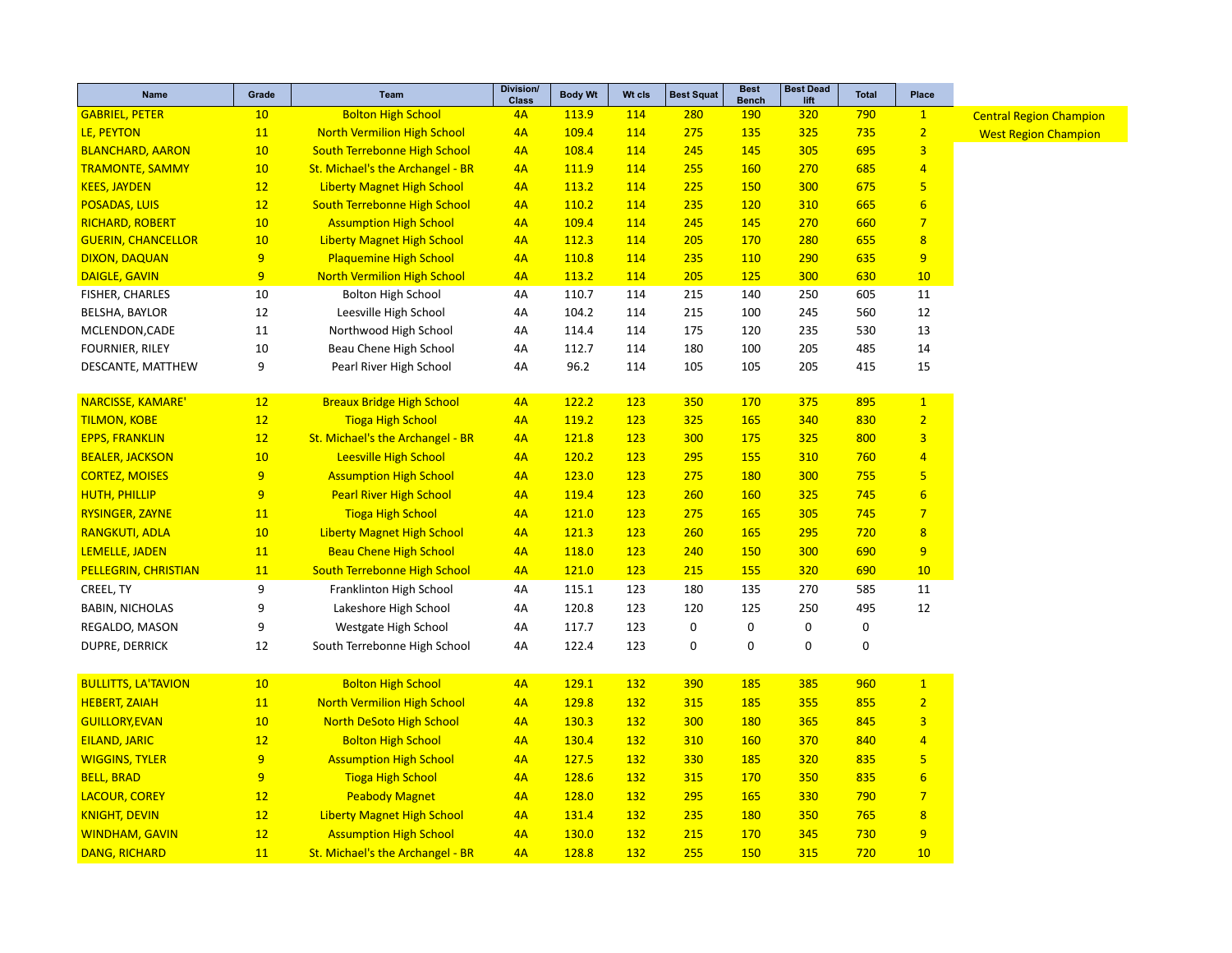| Name                      | Grade | Team                                | Division/<br><b>Class</b> | <b>Body Wt</b> | Wt cls | <b>Best Squat</b> | <b>Best</b><br><b>Bench</b> | <b>Best Dead</b><br>lift | <b>Total</b> | Place                   |
|---------------------------|-------|-------------------------------------|---------------------------|----------------|--------|-------------------|-----------------------------|--------------------------|--------------|-------------------------|
| MESSIER, MARSHALL         | 10    | Northwood High School               | 4A                        | 131.4          | 132    | 265               | 125                         | 330                      | 720          | 11                      |
| COPPERSMITH, ETHAN        | 10    | Liberty Magnet High School          | 4A                        | 127.9          | 132    | 240               | 160                         | 290                      | 690          | 12                      |
| MCLENDON, CODY            | 11    | Northwood High School               | 4A                        | 127.2          | 132    | 230               | 135                         | 305                      | 670          | 13                      |
| LEBOEUF, CODY             | 10    | South Terrebonne High School        | 4A                        | 129.6          | 132    | 245               | 130                         | 285                      | 660          | 14                      |
| FORET, EVAN               | 10    | Ellender High School                | 4A                        | 131.4          | 132    | 145               | 85                          | 205                      | 435          | 15                      |
|                           |       |                                     |                           |                |        |                   |                             |                          |              |                         |
| <b>DUBOIS, KORIN</b>      | 12    | <b>North Vermilion High School</b>  | 4A                        | 138.0          | 148    | 405               | 235                         | 425                      | 1065         | $\overline{1}$          |
| <b>FARLEY, IZAIAH</b>     | 10    | <b>Leesville High School</b>        | 4A                        | 143.3          | 148    | 410               | 200                         | 455                      | 1065         | $\overline{2}$          |
| <b>CELESTNE, DEMOND</b>   | 12    | <b>Bolton High School</b>           | 4A                        | 145.4          | 148    | 390               | 245                         | 410                      | 1045         | $\overline{\mathbf{3}}$ |
| <b>FRANTOM, WAYLON</b>    | 12    | <b>Tioga High School</b>            | 4A                        | 145.1          | 148    | 395               | 225                         | 385                      | 1005         | $\overline{4}$          |
| <b>SIMS, MICHAEL</b>      | 11    | <b>Northwood High School</b>        | 4A                        | 147.1          | 148    | 365               | 200                         | 425                      | 990          | $\overline{5}$          |
| <b>SINGLETON, LARRY</b>   | 12    | <b>Liberty Magnet High School</b>   | 4A                        | 148.8          | 148    | 325               | 240                         | 405                      | 970          | $6\phantom{1}6$         |
| <b>DAVIS, BRANDON</b>     | 12    | <b>Liberty Magnet High School</b>   | 4A                        | 144.2          | 148    | 345               | 190                         | 420                      | 955          | $\overline{7}$          |
| <b>THOMPSON, ADAM</b>     | 12    | <b>North Vermilion High School</b>  | 4A                        | 143.0          | 148    | 300               | 225                         | 385                      | 910          | $\overline{\mathbf{8}}$ |
| <b>DESHOTEL, NOAH</b>     | 11    | <b>Assumption High School</b>       | 4A                        | 147.3          | 148    | 335               | 195                         | 370                      | 900          | 9                       |
| <b>CROSS, CORBYN</b>      | 10    | <b>North DeSoto High School</b>     | 4A                        | 145.5          | 148    | 330               | 170                         | 370                      | 870          | 10                      |
| TRAM, CALDER              | 11    | St. Michael's the Archangel - BR    | 4A                        | 142.4          | 148    | 305               | 195                         | 350                      | 850          | 11                      |
| PENTON, DOUGLAS           | 11    | Pearl River High School             | 4A                        | 147.8          | 148    | 280               | 175                         | 335                      | 790          | 12                      |
| CLAUSE, LAIK              | 11    | Breaux Bridge High School           | 4A                        | 141.9          | 148    | 270               | 160                         | 325                      | 755          | 13                      |
| CHRISTMAN, D'NARIUS       | 9     | Carencro High School                | 4A                        | 138.6          | 148    | 275               | 170                         | 305                      | 750          | 14                      |
| <b>BANKSTON, TREYTON</b>  | 10    | Franklinton High School             | 4A                        | 146.4          | 148    | 265               | 155                         | 300                      | 720          | 15                      |
| JOPPA, DOMINIC            | 9     | Lakeshore High School               | 4A                        | 142.7          | 148    | 260               | 130                         | 325                      | 715          | 16                      |
| <b>WHEATON, MICHEAL</b>   | 10    | Beau Chene High School              | 4A                        | 146.6          | 148    | 240               | 165                         | 310                      | 715          | 17                      |
| RIGGS, JAVIAN             | 9     | Carencro High School                | 4A                        | 147.2          | 148    | 235               | 140                         | 330                      | 705          | 18                      |
| LALA, JONATHAN            | 10    | Lakeshore High School               | 4A                        | 148.8          | 148    | 225               | 150                         | 315                      | 690          | 19                      |
| <b>KEYS, MARKEL</b>       | 9     | Salmen High School                  | 4A                        | 141.7          | 148    | 205               | 150                         | 315                      | 670          | 20                      |
| NEAL, JUSTIN              | 10    | Ellender High School                | 4A                        | 143.3          | 148    | 170               | 95                          | 250                      | 515          | 21                      |
| HEBER, CARDONA            | 12    | <b>NOMMA</b>                        | 4A                        | 144.4          | 148    |                   |                             |                          | $\mathbf 0$  |                         |
|                           |       |                                     |                           |                |        |                   |                             |                          |              |                         |
| PELLEGRIN, CODY           | 12    | <b>South Terrebonne High School</b> | 4A                        | 160.9          | 165    | 500               | 310                         | 475                      | 1285         | $\mathbf{1}$            |
| <b>NYGUEN, PETER</b>      | 12    | St. Michael's the Archangel - BR    | 4A                        | 161.9          | 165    | 455               | 270                         | 475                      | 1200         | $\overline{2}$          |
| <b>THOMPSON, DONTRELL</b> | 12    | <b>Assumption High School</b>       | 4A                        | 164.4          | 165    | 390               | 220                         | 500                      | 1110         | $\overline{\mathbf{3}}$ |
| <b>FRANCIS, NATHANIEL</b> | 10    | <b>Bolton High School</b>           | 4A                        | 159.5          | 165    | 410               | 240                         | 435                      | 1085         | $\overline{4}$          |
| <b>BOONRAN, PAUL</b>      | 10    | North DeSoto High School            | 4A                        | 161.2          | 165    | 420               | 240                         | 415                      | 1075         | 5                       |
| <b>WILLIAMS, DEVONTE</b>  | 10    | <b>Bolton High School</b>           | 4A                        | 162.5          | 165    | 420               | 240                         | 415                      | 1075         | $6\phantom{1}6$         |
| <b>BROUSSARD, EVAN</b>    | 11    | <b>South Terrebonne High School</b> | 4A                        | <b>157.0</b>   | 165    | 410               | 235                         | 425                      | 1070         | $\overline{7}$          |
| <b>THAI, ANDY</b>         | 10    | St. Michael's the Archangel - BR    | 4A                        | 160.5          | 165    | 430               | 230                         | 405                      | 1065         | $\overline{\mathbf{8}}$ |
| <b>SILLIVAN, CAELIB</b>   | 12    | <b>Tioga High School</b>            | 4A                        | 162.6          | 165    | 385               | 225                         | 440                      | 1050         | 9                       |
| <b>RYAN, KENNON</b>       | 10    | <b>Carencro High School</b>         | 4A                        | 157.4          | 165    | 395               | 230                         | 405                      | 1030         | 10                      |
| CADE, CAMERON             | 12    | <b>Assumption High School</b>       | 4A                        | 150.3          | 165    | 405               | 190                         | 425                      | 1020         | 11                      |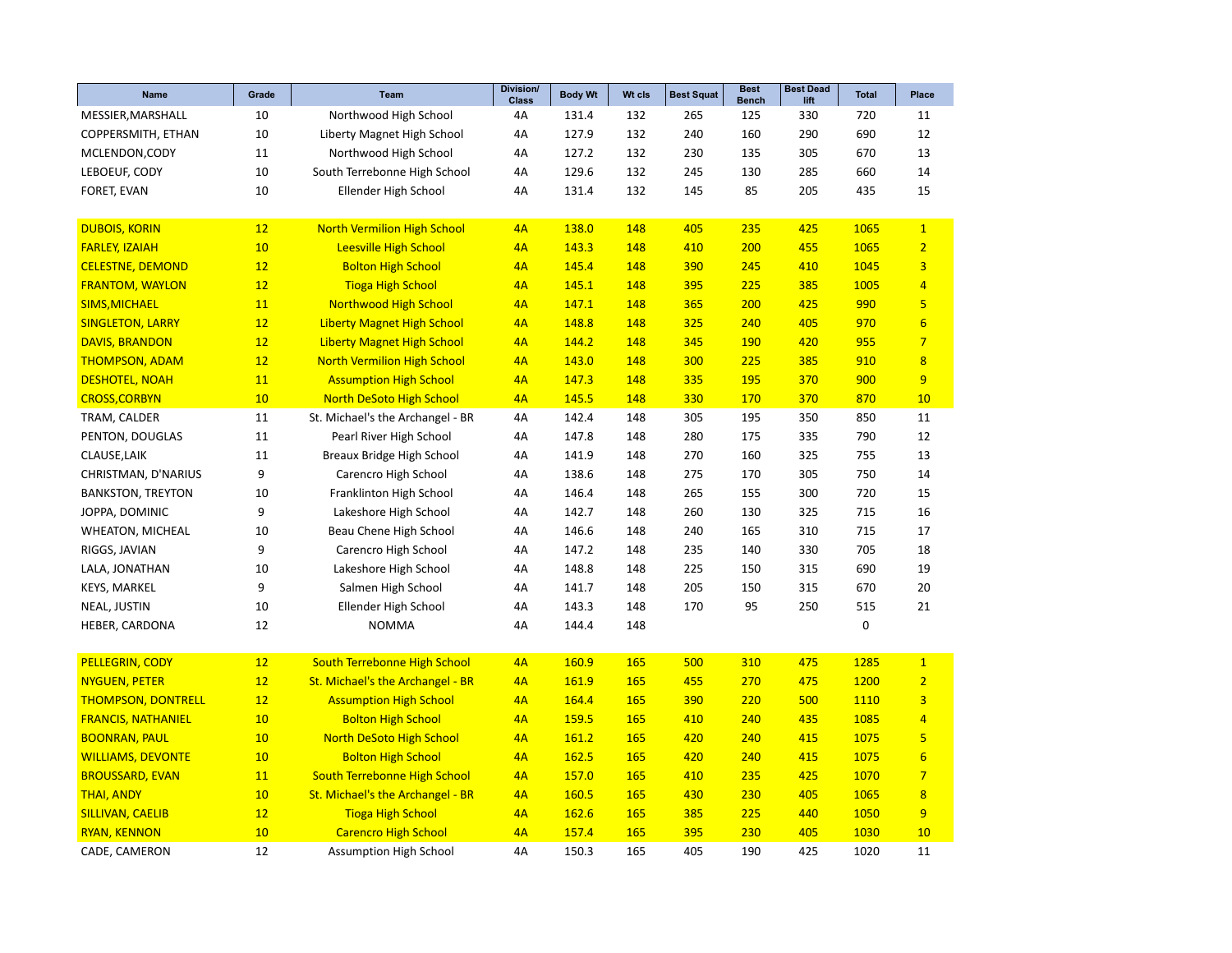| Name                    | Grade | Team                                  | Division/<br><b>Class</b> | <b>Body Wt</b> | Wt cls     | <b>Best Squat</b> | <b>Best</b><br><b>Bench</b> | <b>Best Dead</b><br>lift | <b>Total</b>     | Place                   |
|-------------------------|-------|---------------------------------------|---------------------------|----------------|------------|-------------------|-----------------------------|--------------------------|------------------|-------------------------|
| THOMAS, BROCK           | 11    | Pearl River High School               | 4A                        | 159.7          | 165        | 355               | 245                         | 415                      | 1015             | 12                      |
| CALLIAS, ANDRE          | 11    | Franklinton High School               | 4A                        | 161.3          | 165        | 375               | 235                         | 405                      | 1015             | 13                      |
| BEALER, CADEN           | 12    | Leesville High School                 | 4A                        | 160.3          | 165        | 400               | 205                         | 395                      | 1000             | 14                      |
| DONATTO, TY             | 11    | Beau Chene High School                | 4A                        | 162.6          | 165        | 385               | 205                         | 405                      | 995              | 15                      |
| BATISTE, CASHMIRE       | 10    | Carencro High School                  | 4A                        | 156.4          | 165        | 375               | 200                         | 375                      | 950              | 16                      |
| RICKS, CHRISTOPHER      | 10    | Liberty Magnet High School            | 4A                        | 163.7          | 165        | 340               | 205                         | 380                      | 925              | 17                      |
| <b>VOLLMER, NOAH</b>    | 9     | North Vermilion High School           | 4A                        | 162.4          | 165        | 330               | 190                         | 390                      | 910              | 18                      |
| BATES, LAKE             | 10    | North DeSoto High School              | 4A                        | 153.8          | 165        | 310               | 205                         | 385                      | 900              | 19                      |
| MCDONALD, JOHNATHAN     | 10    | Beau Chene High School                | 4A                        | 165.1          | 165        | 340               | 145                         | 360                      | 845              | 20                      |
| BARBER, RYAN            | 10    | Franklinton High School               | 4A                        | 159.5          | 165        | 300               | 170                         | 355                      | 825              | 21                      |
| <b>FALGOUT, CORBIN</b>  | 9     | Vandebilt Catholic High School        | 4A                        | 150.0          | 165        | 235               | 175                         | 265                      | 675              | 22                      |
| <b>GUIDRY, CLARENCE</b> | 9     | Westgate High School                  | 4A                        | 165.0          | 165        | 160               | 130                         | 230                      | 520              | 23                      |
| AUTHEMENT, BRYLAN       | 11    | Ellender High School                  | 4A                        | 155.0          | 165        | 145               | 115                         | 235                      | 495              | 24                      |
| SWATI, HASSAN           | 9     | Westgate High School                  | 4A                        | 159.9          | 165        | 0                 | $\mathbf 0$                 | 0                        | $\boldsymbol{0}$ |                         |
|                         |       |                                       |                           |                |            |                   |                             |                          |                  |                         |
| <b>MAGEE, JAYLIN</b>    | 11    | <b>Franklinton High School</b>        | 4A                        | 179.3          | 181        | 585               | 345                         | 550                      | 1480             | $\mathbf{1}$            |
| <b>LAVALAIS, ARTHUR</b> | 12    | <b>Peabody Magnet</b>                 | 4A                        | 178.8          | 181        | 530               | 310                         | 540                      | 1380             | $\overline{2}$          |
| <b>HEBERT, RONE</b>     | 11    | <b>North Vermilion High School</b>    | 4A                        | 176.2          | 181        | 485               | 320                         | 525                      | 1330             | $\overline{\mathbf{3}}$ |
| <b>HAYDEL, BRAYDEN</b>  | 11    | <b>Vandebilt Catholic High School</b> | 4A                        | 175.2          | 181        | 485               | 275                         | 530                      | 1290             | $\overline{4}$          |
| <b>JOHNSON, CALEB</b>   | 11    | <b>Salmen High School</b>             | 4A                        | 175.9          | 181        | 470               | 275                         | 450                      | 1195             | 5                       |
| <b>GUIDRY, ETHAN</b>    | 11    | <b>Carencro High School</b>           | 4A                        | 179.4          | <b>181</b> | 450               | 315                         | 415                      | 1180             | $6\overline{6}$         |
| <b>WIGGINS, JERRY</b>   | 11    | <b>Assumption High School</b>         | 4A                        | 174.7          | 181        | 420               | 305                         | 420                      | 1145             | $\overline{7}$          |
| <b>KING, CURRY</b>      | 12    | <b>Tioga High School</b>              | 4A                        | 174.8          | 181        | 455               | 280                         | 390                      | 1125             | $\overline{8}$          |
| <b>KENNEDY, RYAN</b>    | 12    | St. Michael's the Archangel - BR      | 4A                        | 176.1          | <b>181</b> | 405               | 235                         | 430                      | 1070             | 9                       |
| <b>ROBICHAUX, BRODY</b> | 10    | <b>Assumption High School</b>         | 4A                        | 173.5          | 181        | 420               | 225                         | 380                      | 1025             | 10                      |
| HART, TRENTON           | 12    | <b>NOMMA</b>                          | 4A                        | 175.4          | 181        | 315               | 250                         | 435                      | 1000             | 11                      |
| HARRIS, DESMOND         | 10    | Northwood High School                 | 4A                        | 175.4          | 181        | 365               | 225                         | 410                      | 1000             | 11                      |
| SIBLEY, JOHNATHAN       | 11    | Lakeshore High School                 | 4A                        | 174.2          | 181        | 375               | 225                         | 350                      | 950              | 13                      |
| WILLIAMS, KEVON         | 10    | Ellender High School                  | 4A                        | 177.7          | 181        | 330               | 220                         | 380                      | 930              | 14                      |
| MARSH, TREY             | 12    | Leesville High School                 | 4A                        | 176.4          | 181        | 325               | 185                         | 415                      | 925              | 15                      |
| CANCIENNE, CABOT        | 10    | Vandebilt Catholic High School        | 4A                        | 173.3          | 181        | 350               | 195                         | 375                      | 920              | 16                      |
| LOUPE, BLAKE            | 10    | North DeSoto High School              | 4A                        | 179.4          | 181        | 315               | 200                         | 355                      | 870              | 17                      |
| WILSON, JACOB           | 12    | North DeSoto High School              | 4A                        | 173.4          | 181        | 315               | 225                         | 320                      | 860              | 18                      |
| JENKINS, DJ             | 9     | Salmen High School                    | 4A                        | 166.5          | 181        | 265               | 185                         | 360                      | 810              | 19                      |
| VANDERWOOD, AUSTIN      | 11    | Pearl River High School               | 4A                        | 168.6          | 181        | 265               | 150                         | 265                      | 680              | 20                      |
| DENISON, MARC           | 11    | Northwood High School                 | 4A                        | 176.6          | 181        | 365               | 205                         | 0                        |                  |                         |
|                         |       |                                       |                           |                |            |                   |                             |                          |                  |                         |
| <b>JENKINS, SHELTON</b> | 12    | <b>Franklinton High School</b>        | 4A                        | 193.3          | 198        | 515               | 435                         | 525                      | 1475             | $\mathbf{1}$            |
| <b>LEWIS, OMARION</b>   | 12    | <b>Bolton High School</b>             | 4A                        | 186.5          | 198        | 495               | 275                         | 500                      | 1270             | $\overline{2}$          |
| <b>BLANK, BENNETT</b>   | 11    | St. Michael's the Archangel - BR      | 4A                        | 193.6          | 198        | 450               | 290                         | 500                      | 1240             | $\overline{3}$          |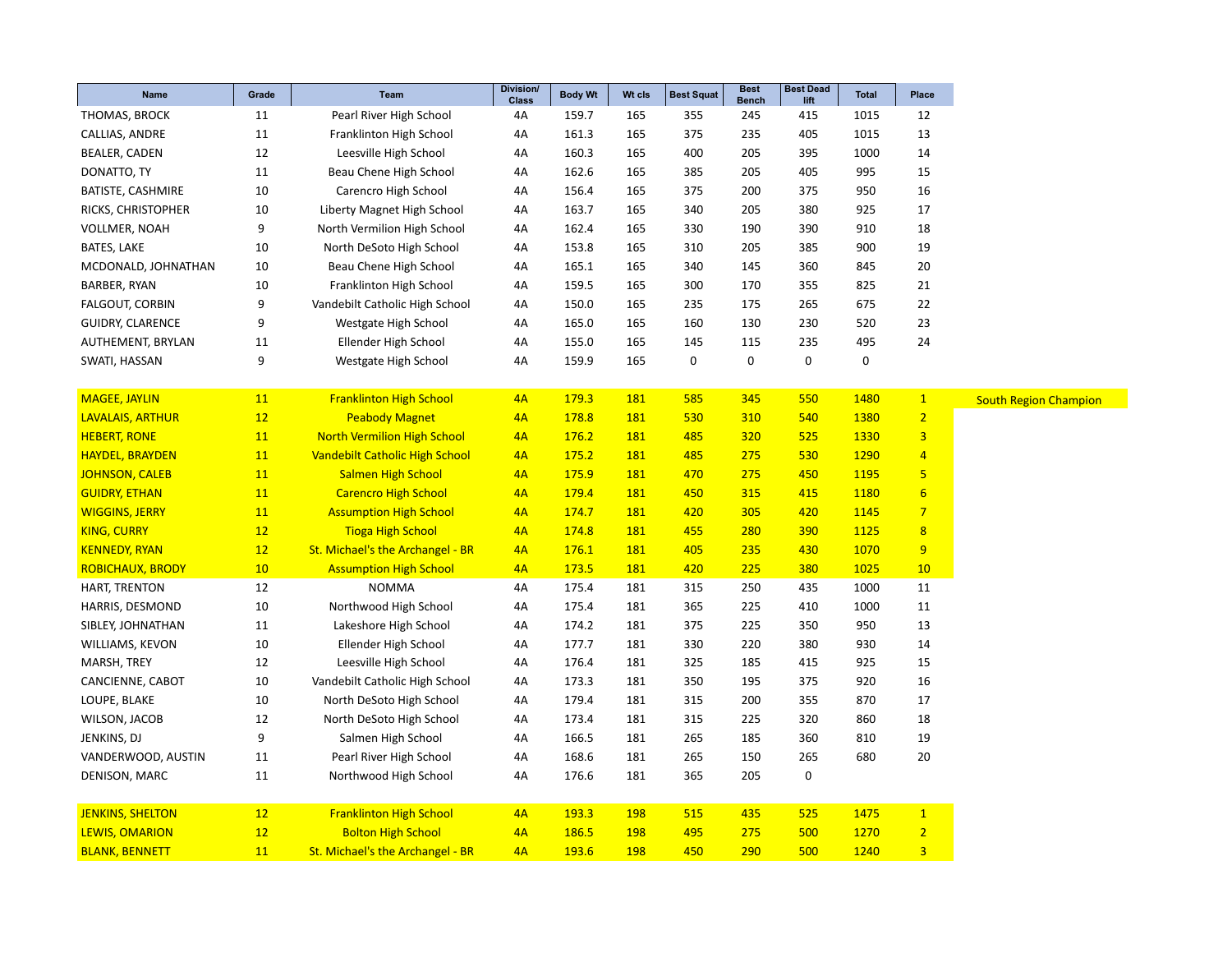| Name                    | Grade          | <b>Team</b>                         | <b>Division/</b><br><b>Class</b> | <b>Body Wt</b> | Wt cls     | <b>Best Squat</b> | <b>Best</b><br><b>Bench</b> | <b>Best Dead</b><br>lift | <b>Total</b> | <b>Place</b>            |
|-------------------------|----------------|-------------------------------------|----------------------------------|----------------|------------|-------------------|-----------------------------|--------------------------|--------------|-------------------------|
| <b>JAMES, JERAMIAH</b>  | 12             | <b>Northwood High School</b>        | 4A                               | 194.0          | 198        | 425               | 300                         | 450                      | 1175         | $\overline{4}$          |
| LEE, DAWSON             | 12             | St. Michael's the Archangel - BR    | 4A                               | 194.6          | 198        | 440               | 275                         | 455                      | 1170         | 5 <sup>1</sup>          |
| <b>BEVERLY, KEITH</b>   | 12             | <b>Liberty Magnet High School</b>   | 4A                               | 195.5          | <b>198</b> | 410               | 245                         | 475                      | 1130         | $6\overline{6}$         |
| <b>HARRIS, DARIEN</b>   | 11             | <b>Bolton High School</b>           | 4A                               | 193.7          | 198        | 435               | 225                         | 415                      | 1075         | $\overline{7}$          |
| <b>PELLEGRIN, SIMON</b> | 11             | <b>South Terrebonne High School</b> | 4A                               | 185.5          | 198        | 395               | 255                         | 415                      | 1065         | $\overline{8}$          |
| <b>BERTRAND, ROSS</b>   | 12             | <b>Beau Chene High School</b>       | 4A                               | 191.0          | <b>198</b> | 410               | 235                         | 420                      | 1065         | 9                       |
| <b>SMITH, JAYDEN</b>    | $\overline{9}$ | <b>Tioga High School</b>            | 4A                               | 197.0          | 198        | 405               | 235                         | 425                      | 1065         | 10                      |
| SHEPARD, RASHAD         | 11             | Salmen High School                  | 4A                               | 182.1          | 198        | 385               | 230                         | 435                      | 1050         | 11                      |
| WHITE, QUINTAVION       | 11             | Northwood High School               | 4A                               | 183.6          | 198        | 425               | 205                         | 405                      | 1035         | 12                      |
| MALLET, IAN             | 10             | North Vermilion High School         | 4A                               | 190.8          | 198        | 370               | 240                         | 405                      | 1015         | 13                      |
| DAIGLE, KOLIN           | 10             | <b>Assumption High School</b>       | 4A                               | 183.4          | 198        | 365               | 255                         | 360                      | 980          | 14                      |
| PENNY, COLLIN           | 12             | Franklinton High School             | 4A                               | 184.1          | 198        | 325               | 190                         | 390                      | 905          | 15                      |
| SONTHENHEIMER, SAMUEL   | 10             | Vandebilt Catholic High School      | 4A                               | 194.0          | 198        | 345               | 185                         | 375                      | 905          | 16                      |
| <b>GUILLORY, KAYNE</b>  | 11             | Plaquemine High School              | 4A                               | 188.7          | 198        | 310               | 205                         | 360                      | 875          | 17                      |
| HALL, WALKER            | 9              | Leesville High School               | 4A                               | 184.2          | 198        | 280               | 155                         | 385                      | 820          | 18                      |
| <b>KENNEDY, DRAVIN</b>  | 11             | Pearl River High School             | 4A                               | 184.1          | 198        | 205               | 130                         | 245                      | 580          | 19                      |
| LACOSTE, KALEB          | 11             | Salmen High School                  | 4A                               | 182.3          | 198        | 375               |                             |                          | 0            |                         |
|                         |                |                                     |                                  |                |            |                   |                             |                          |              |                         |
| <b>WALIAGHA, KHALED</b> | 11             | <b>Franklinton High School</b>      | 4A                               | 200.5          | 220        | 530               | 290                         | 530                      | 1350         | $\mathbf{1}$            |
| <b>CARTER, DESMOND</b>  | 12             | <b>Bolton High School</b>           | 4A                               | 217.7          | 220        | 470               | 275                         | 510                      | 1255         | $\overline{2}$          |
| <b>WALKER, JA'MIKAL</b> | 11             | <b>Salmen High School</b>           | 4A                               | 199.0          | 220        | 490               | 260                         | 500                      | 1250         | $\overline{\mathbf{3}}$ |
| <b>COLLINS, QUINN</b>   | 12             | <b>Carencro High School</b>         | 4A                               | 215.6          | 220        | 475               | 250                         | 505                      | 1230         | $\overline{4}$          |
| <b>GRAVES, BAKER</b>    | 12             | <b>Leesville High School</b>        | 4A                               | 209.9          | 220        | 435               | 280                         | 505                      | 1220         | 5                       |
| <b>WILSON, DEVIN</b>    | 12             | <b>Liberty Magnet High School</b>   | 4A                               | 199.5          | 220        | 455               | 270                         | 490                      | 1215         | $6\overline{6}$         |
| <b>BRIGOLA, COLE</b>    | 11             | <b>North Vermilion High School</b>  | 4A                               | 199.0          | 220        | 480               | 225                         | 465                      | 1170         | $\overline{7}$          |
| <b>PEREZ, EMILIO</b>    | 11             | St. Michael's the Archangel - BR    | 4A                               | 217.5          | 220        | 450               | 245                         | 470                      | 1165         | $\overline{8}$          |
| <b>HUSEIN, TARIK</b>    | 12             | <b>North DeSoto High School</b>     | 4A                               | 208.0          | 220        | 365               | 275                         | 485                      | 1125         | 9                       |
| <b>TERRY, PORTER</b>    | 11             | <b>Northwood High School</b>        | 4A                               | 204.5          | 220        | 405               | 260                         | 405                      | 1070         | 10                      |
| RILEY, JOSEPH           | 10             | Salmen High School                  | 4A                               | 217.8          | 220        | 325               | 250                         | 425                      | 1000         | 11                      |
| RAGAS, BEN              | 10             | Vandebilt Catholic High School      | 4A                               | 212.2          | 220        | 355               | 220                         | 415                      | 990          | 12                      |
| ROBIN, ANSON            | 11             | Beau Chene High School              | 4A                               | 216.4          | 220        | 405               | 235                         | 345                      | 985          | 13                      |
| ADAMS, ISAIAH           | 10             | Washington-Marrion High School      | 4A                               | 210.1          | 220        | 300               | 210                         | 345                      | 855          | 14                      |
| MARTIN, JUSTIN          | 11             | Pearl River High School             | 4A                               | 208.1          | 220        | 255               | 155                         | 345                      | 755          | 15                      |
| PELLEGRIN, KEEGAN       | 12             | South Terrebonne High School        | 4A                               | 220.3          | 220        | 565               | 295                         | 0                        |              |                         |
| MURPHY, CORY            | 12             | Leesville High School               | 4A                               | 218.0          | 220        | 435               | $\mathbf 0$                 | $\mathbf 0$              | 0            | <b>BO</b>               |
| JAMES, TERRELL          | 10             | Ellender High School                | 4A                               | 200.4          | 220        | 310               | $\mathbf 0$                 | $\mathbf 0$              | 0            |                         |
|                         |                |                                     |                                  |                |            |                   |                             |                          |              |                         |
| <b>ROMAN, JONATHAN</b>  | 12             | <b>Tioga High School</b>            | 4A                               | 240.3          | 242        | 615               | 340                         | 510                      | 1465         | $\mathbf{1}$            |
| <b>HAUG, SETH</b>       | 12             | <b>Leesville High School</b>        | 4A                               | 228.7          | 242        | 550               | 270                         | 525                      | 1345         | $\overline{2}$          |
|                         |                |                                     |                                  |                |            |                   |                             |                          |              |                         |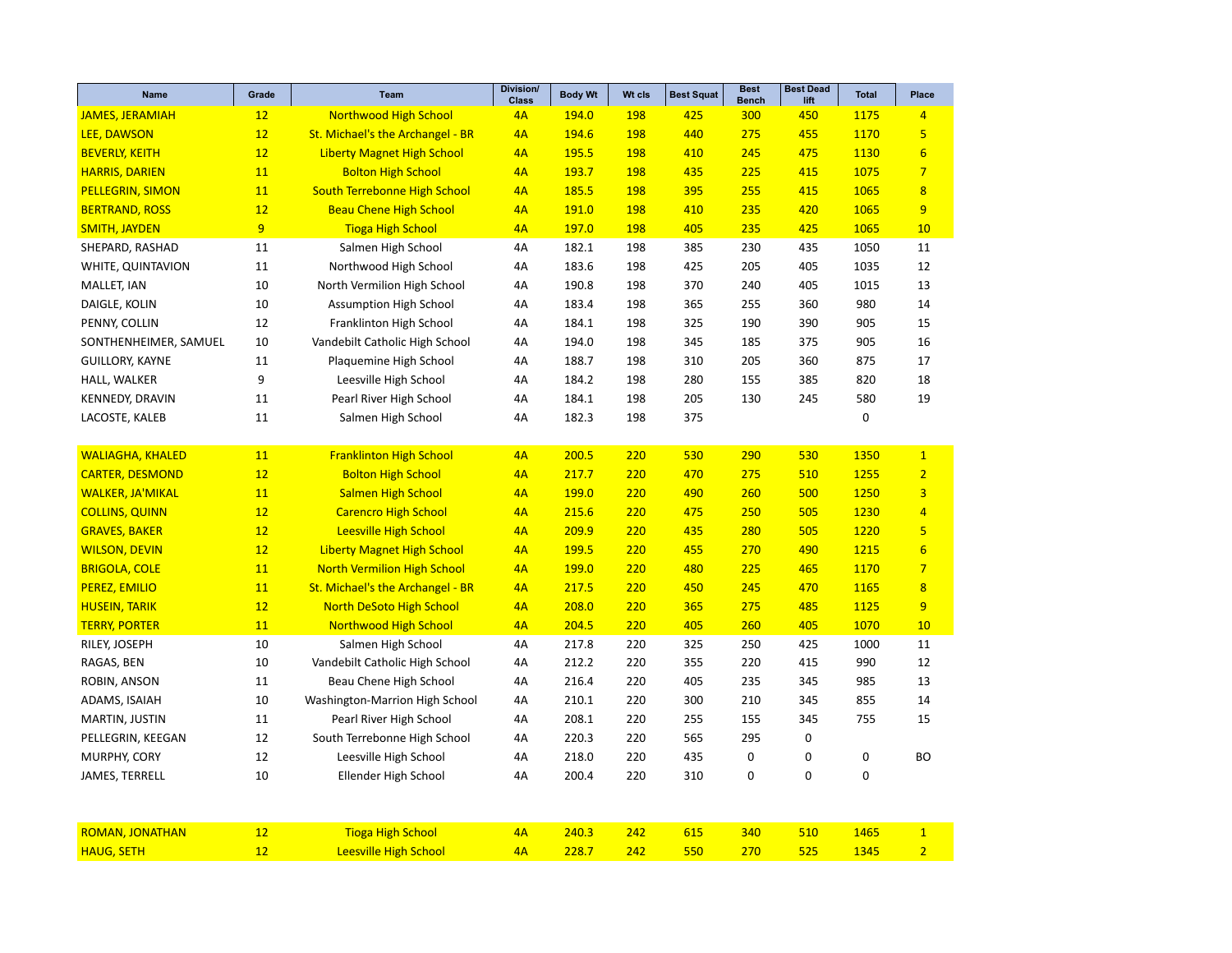| <b>Class</b><br><b>Bench</b><br>lift<br><b>BULLITTS, BURT</b><br>12<br><b>Bolton High School</b><br>234.1<br>242<br>515<br>245<br>470<br>1230<br>$\overline{3}$<br>4A |
|-----------------------------------------------------------------------------------------------------------------------------------------------------------------------|
|                                                                                                                                                                       |
| 12<br><b>South Terrebonne High School</b><br>242<br>1200<br><b>PHILLIPS, TERRY</b><br>4A<br>227.2<br>430<br>275<br>495<br>$\overline{4}$                              |
| 11<br><b>Salmen High School</b><br>233.5<br>242<br>450<br>315<br>425<br>1190<br>5<br><b>WEST, LANDEN</b><br>4A                                                        |
| 12<br>$6\phantom{1}6$<br><b>North DeSoto High School</b><br>4A<br>238.9<br>242<br>465<br>285<br>435<br>1185<br><b>GIBSON, JACKSON</b>                                 |
| $\overline{7}$<br>11<br><b>Leesville High School</b><br>242<br>455<br>265<br>450<br>1170<br><b>EVANS, TERRY</b><br>4A<br>237.2                                        |
| 485<br>$\overline{8}$<br><b>BRUNO, KENWINE</b><br>11<br><b>Carencro High School</b><br>4A<br>222.0<br>242<br>425<br>230<br>1140                                       |
| 9<br>10<br><b>Beau Chene High School</b><br>239.4<br>242<br>400<br>195<br>410<br>1005<br><b>ORTEGO, NATHANIEL</b><br>4A                                               |
| <b>North DeSoto High School</b><br>325<br>230<br>960<br><b>MILLER, CADE</b><br>11<br>4A<br>235.4<br>242<br>405<br>10                                                  |
| 10<br>Pearl River High School<br>232.6<br><b>BUITT, HUNTER</b><br>4A<br>242<br>335<br>180<br>350<br>865<br>11                                                         |
| <b>BRADY, BEAU</b><br>10<br>Northwood High School<br>237.1<br>242<br>210<br>340<br>785<br>12<br>4A<br>235                                                             |
| 9<br>Lakeshore High School<br>236.1<br>300<br>690<br>13<br>JOHNSON, EVAN<br>4A<br>242<br>245<br>145                                                                   |
| 225<br>130<br>280<br>635<br>14<br>SOROHABMIXAY, KHAMKED<br>11<br>Westgate High School<br>4A<br>221.2<br>242                                                           |
| 11<br>North Vermilion High School<br>239.0<br>242<br>365<br>195<br>$\mathbf 0$<br>0<br>SMITH, GAVIN<br>4A                                                             |
| 0<br>12<br>221.8<br>0<br>0<br>0<br>DAUTERIVE, JAIDEN<br>Westgate High School<br>4A<br>242                                                                             |
| 10<br>0<br>0<br>$\mathbf 0$<br>$\mathbf 0$<br>CANCIENNE, COOPER<br>Vandebilt Catholic High School<br>4A<br>235.2<br>242                                               |
| 12<br>North Vermilion High School<br>227.8<br>242<br>DQ<br>DQ<br>DQ<br>DQ<br><b>GUILLORY, KRISTOS</b><br>4A                                                           |
|                                                                                                                                                                       |
| DIXON, LADAMION<br>St. Michael's the Archangel - BR<br>$\mathbf{1}$<br>12<br>4A<br>270.6<br>275<br>550<br>405<br>500<br>1455                                          |
| 10<br>$\overline{2}$<br>SOTO, GUS<br><b>Tioga High School</b><br>268.9<br>330<br>480<br>1360<br>4A<br>275<br>550                                                      |
| $\overline{3}$<br>11<br><b>Carencro High School</b><br>4A<br>275<br>305<br>505<br>1340<br><b>GEORGE, KEEVON</b><br>267.8<br>530                                       |
| 12<br><b>Liberty Magnet High School</b><br>485<br>1170<br><b>DUNN, DARRION</b><br>4A<br>258.8<br>275<br>425<br>260<br>$\overline{4}$                                  |
| 11<br><b>Lakeshore High School</b><br>275<br>5<br><b>MARTIN, HARRISON</b><br>4A<br>268.4<br>475<br>200<br>435<br>1110                                                 |
| $6\overline{6}$<br><b>MABRY-LYLES, JASHAWN</b><br>11<br><b>Leesville High School</b><br>4A<br>248.1<br>275<br>425<br>240<br>420<br>1085                               |
| 10<br>430<br>1085<br>$\overline{7}$<br><b>PADGETT, JAYDEN</b><br><b>Tioga High School</b><br>4A<br>250.3<br>275<br>425<br>230                                         |
| 430<br>1065<br>$\overline{8}$<br><b>CALDWELL, JAILAN</b><br>12<br><b>Peabody Magnet</b><br>4A<br>275.5<br>275<br>405<br>230                                           |
| 12<br><b>Beau Chene High School</b><br>275<br>435<br>1035<br>9<br><b>ROBERT, CHRISTOPHER</b><br>4A<br>251.9<br>390<br>210                                             |
| 275<br><b>LOCKETT, ROBERT</b><br>11<br><b>Plaquemine High School</b><br>4A<br>255.2<br>350<br>255<br>405<br>1010<br>10                                                |
| <b>GINN, KEVION</b><br>10<br>Franklinton High School<br>271.4<br>275<br>405<br>190<br>390<br>985<br>11<br>4A                                                          |
| 10<br>12<br>NED, DE'MARIO<br>Westgate High School<br>258.7<br>275<br>340<br>205<br>415<br>960<br>4A                                                                   |
| 12<br>Ellender High School<br>242.8<br>400<br>955<br>13<br>FORET, PAYTON<br>4A<br>275<br>340<br>215                                                                   |
| 9<br>WILLIAMS, JACE<br><b>Assumption High School</b><br>4A<br>266.8<br>275<br>340<br>240<br>370<br>950<br>14                                                          |
| 10<br>Plaquemine High School<br>255.0<br>275<br>330<br>200<br>385<br>915<br>15<br>JOHNSON, RUSSELL<br>4A                                                              |
| 10<br>905<br>16<br>ROBIN, BRAYDEN<br>Carencro High School<br>4A<br>265.2<br>275<br>300<br>195<br>410                                                                  |
| 256.5<br>645<br>ALLEN, JOUSHUA<br>11<br>Westgate High School<br>4A<br>275<br>225<br>170<br>250<br>17                                                                  |
| 9<br>$\pmb{0}$<br>261.1<br>275<br>ELDER, PEYTON<br>Salmen High School<br>4A                                                                                           |
|                                                                                                                                                                       |
| <b>COLEMAN, DWAYNE</b><br><b>Salmen High School</b><br>$\mathbf{1}$<br>10<br>4A<br>427.8<br><b>SHW</b><br>650<br>325<br>620<br>1595                                   |
| $\overline{2}$<br>12<br><b>Salmen High School</b><br><b>DOYLE, KYRAN</b><br>4A<br>326.9<br><b>SHW</b><br>520<br>340<br>520<br>1380                                    |
| 12<br>3<br><b>MILLER, LEE ANTHONY</b><br><b>Tioga High School</b><br>4A<br>291.1<br><b>SHW</b><br>530<br>1365<br>550<br>285                                           |
| <b>North DeSoto High School</b><br>341.0<br>315<br>485<br>1330<br>$\overline{4}$<br><b>DAVIS, CHRIS</b><br>11<br>4A<br><b>SHW</b><br>530                              |